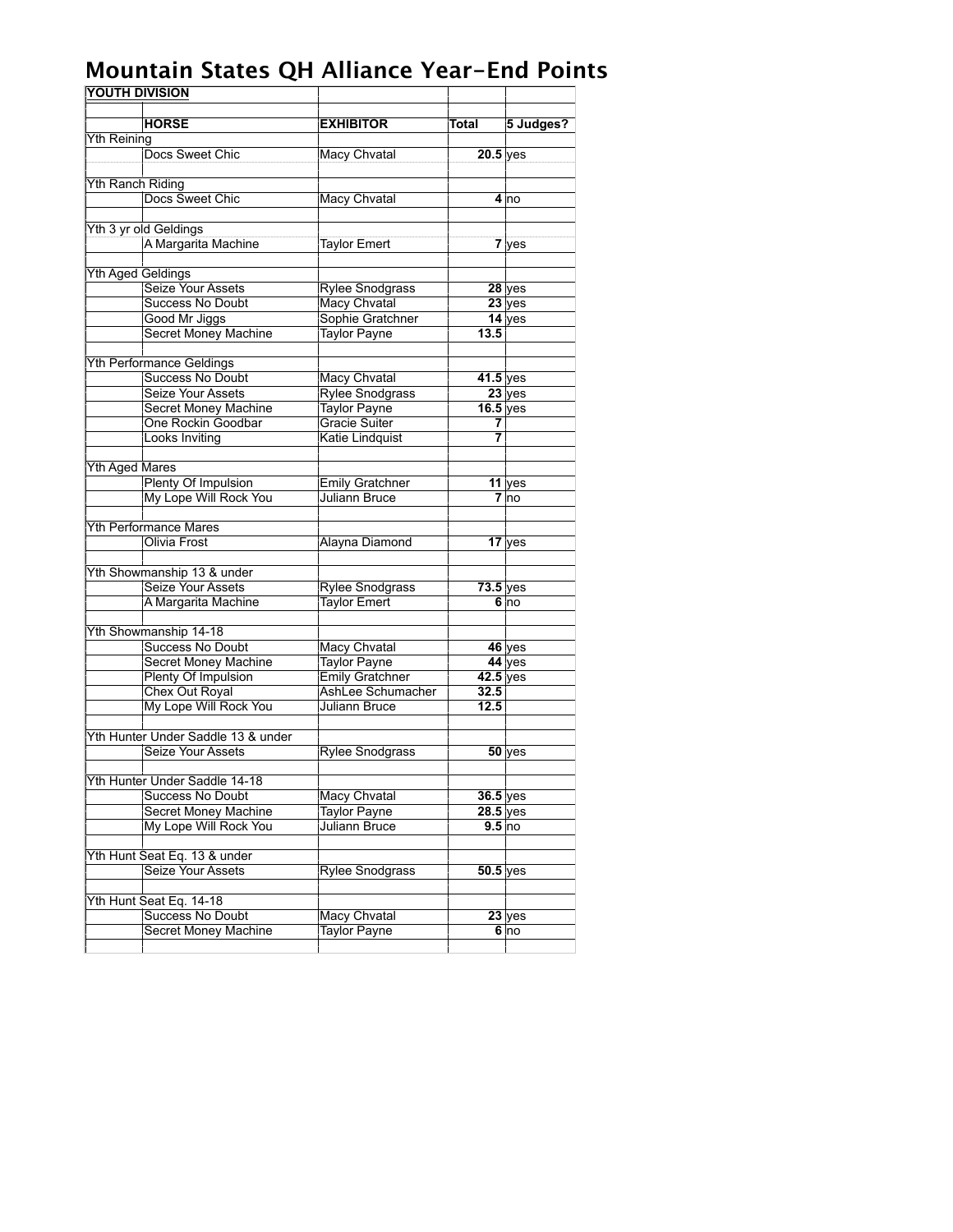|                   | Yth Trail 13 & under            |                        |            |                  |
|-------------------|---------------------------------|------------------------|------------|------------------|
|                   | Seize Your Assets               | <b>Rylee Snodgrass</b> | $72.5$ yes |                  |
|                   | Looks Inviting                  | Katie Lindquist        |            | $34$ yes         |
|                   |                                 |                        |            |                  |
| Yth Trail 14-18   |                                 |                        |            |                  |
|                   | <b>Plenty Of Impulsion</b>      | <b>Emily Gratchner</b> |            | $32$ yes         |
|                   | <b>Success No Doubt</b>         | <b>Macy Chvatal</b>    |            | $28$ yes         |
|                   | Good Mr Jiggs                   | Sophie Gratchner       | $14.5$ yes |                  |
|                   | My Lope Will Rock You           | Juliann Bruce          | 4          |                  |
|                   |                                 |                        |            |                  |
|                   | Yth Western Pleasure 13 & under |                        |            |                  |
|                   | Seize Your Assets               | <b>Rylee Snodgrass</b> | $68.5$ yes |                  |
|                   | Looks Inviting                  | Katie Lindquist        |            | $36$ yes         |
|                   |                                 |                        |            |                  |
|                   | Yth Western Pleasure 14-18      |                        |            |                  |
|                   | <b>Success No Doubt</b>         | Macy Chvatal           |            | $35$ yes         |
|                   | Plenty Of Impulsion             | <b>Emily Gratchner</b> |            | $27$ yes         |
|                   | A Special Loper                 | AshLee Schumacher      |            | $9$ yes          |
|                   | My Lope Will Rock You           | Juliann Bruce          |            | 13 <sub>no</sub> |
|                   | Yth Horsemanship 13 & under     |                        |            |                  |
|                   | <b>Seize Your Assets</b>        | <b>Rylee Snodgrass</b> |            | $72$ yes         |
|                   | Looks Inviting                  | Katie Lindquist        |            | $18$ yes         |
|                   |                                 |                        |            |                  |
|                   | Yth Horsemanship 14-18          |                        |            |                  |
|                   | <b>Success No Doubt</b>         | <b>Macy Chvatal</b>    |            | $34$ yes         |
|                   | Good Mr Jiggs                   | Sophie Gratchner       | $29.5$ yes |                  |
|                   | <b>Secret Money Machine</b>     | <b>Taylor Payne</b>    |            | 24 yes           |
|                   | <b>Plenty Of Impulsion</b>      | <b>Emily Gratchner</b> | 21.5       |                  |
|                   | My Lope Will Rock You           | Juliann Bruce          | 13         |                  |
|                   |                                 |                        |            |                  |
|                   | Yth Western Riding 18 & under   |                        |            |                  |
|                   | <b>Success No Doubt</b>         | Macy Chvatal           |            | $15$ yes         |
|                   |                                 |                        |            |                  |
| Yth Barrel Racing |                                 |                        |            |                  |
|                   | Docs Sweet Chic                 | Macy Chvatal           |            | 8 yes            |
| Yth Pole Bending  |                                 |                        |            |                  |
|                   | Docs Sweet Chic                 | <b>Macy Chvatal</b>    |            | 8 yes            |
|                   |                                 |                        |            |                  |
|                   |                                 |                        |            |                  |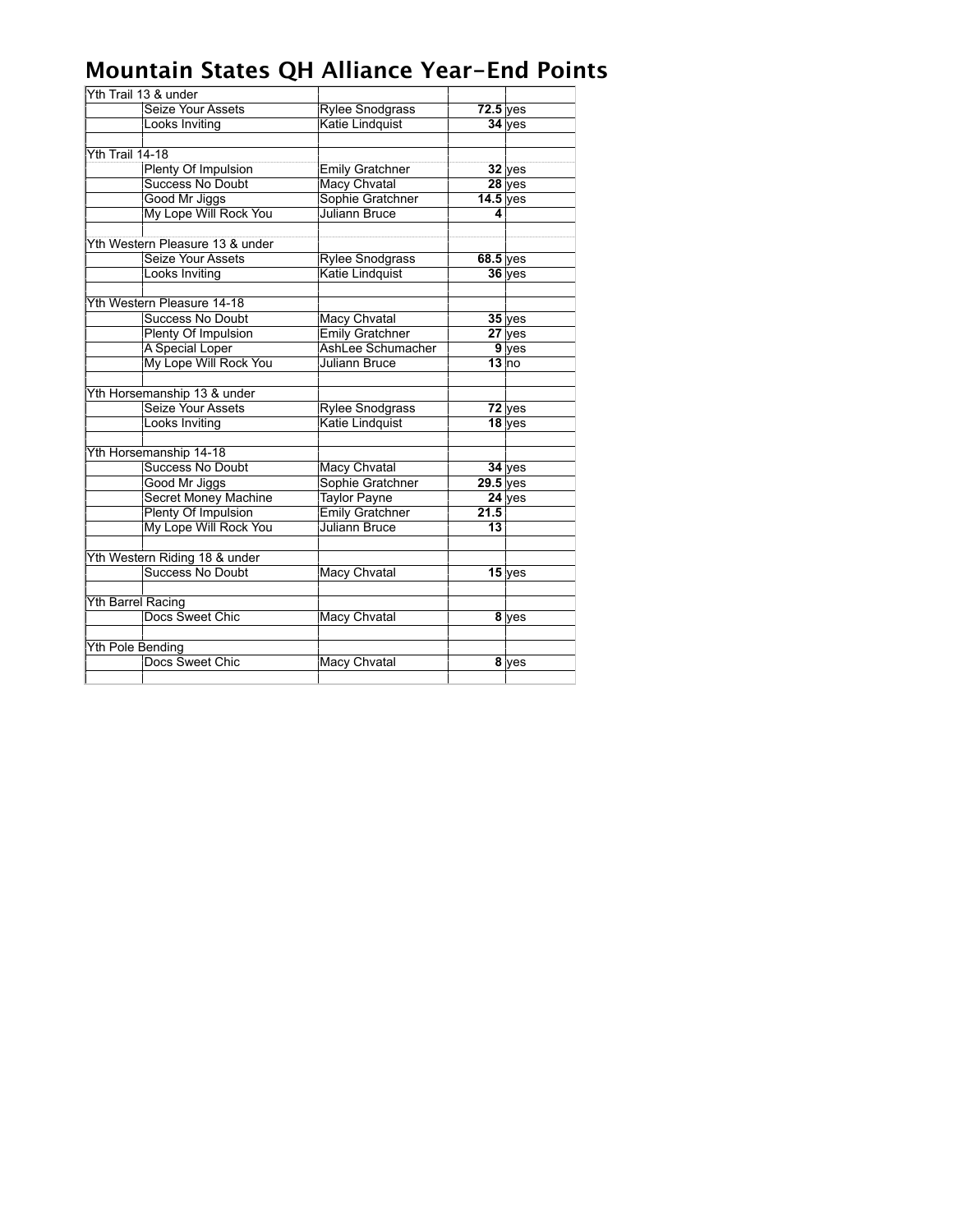| <b>NOVICE YOUTH DIVISION</b> |                                             |                                        |                    |                 |
|------------------------------|---------------------------------------------|----------------------------------------|--------------------|-----------------|
|                              |                                             |                                        |                    |                 |
|                              | Novice Yth Ranch Riding                     |                                        |                    |                 |
|                              | Docs Sweet Chic                             | <b>Macy Chvatal</b>                    |                    | $10$ yes        |
|                              |                                             |                                        |                    |                 |
|                              | Novice Yth 3 Yr Old Geldings                |                                        |                    |                 |
|                              | A Margarita Machine                         | <b>Taylor Emert</b>                    |                    | 3 no            |
|                              |                                             |                                        |                    |                 |
|                              | Novice Yth Aged Geldings                    |                                        |                    |                 |
|                              | <b>Success No Doubt</b>                     | Macy Chvatal                           |                    | $14$ no         |
|                              | Seize Your Assets                           | <b>Rylee Snodgrass</b>                 |                    | 7 no            |
|                              | <b>Secret Money Machine</b>                 | <b>Taylor Payne</b>                    |                    | 5 <sub>no</sub> |
|                              |                                             |                                        |                    |                 |
|                              | Novice Yth Performance Geldings             |                                        |                    |                 |
|                              | <b>Success No Doubt</b>                     | Macy Chvatal                           |                    | $49$ yes        |
|                              | Seize Your Assets                           | <b>Rylee Snodgrass</b>                 | 36.5 yes           |                 |
|                              | Secret Money Machine                        | <b>Taylor Payne</b>                    |                    | $25$ yes        |
|                              | Good Mr Jiggs                               | Sophie Gratchner                       | 18.5               |                 |
|                              | Dont Stop Dreaming                          | Kaylee Klein                           | 10.5               |                 |
|                              | <b>Looks Inviting</b>                       | Katie Lindquist                        | 8                  |                 |
|                              | One Rockin Goodbar                          | <b>Gracie Suiter</b>                   | 7                  |                 |
|                              |                                             |                                        |                    |                 |
|                              | <b>Novice Yth Aged Mares</b>                |                                        |                    |                 |
|                              | My Lope Will Rock You                       | <b>Juliann Bruce</b>                   | $22.5$ yes         |                 |
|                              | Plenty Of Impulsion                         | <b>Emily Gratchner</b>                 |                    | $18$ yes        |
|                              | Goldun Asset                                | <b>Ainslie Dordea</b>                  |                    | $17$ yes        |
|                              | Sophies Sleeping In                         | Kaylee Klein                           |                    | $18$ no         |
|                              | Olivia Frost                                | Alayna Diamond                         | 11.5               |                 |
|                              |                                             |                                        |                    |                 |
|                              | Novice Yth Performance Mares                |                                        |                    |                 |
|                              | My Lazy Assets                              | Quincy Smith                           |                    | 20 yes          |
|                              | Olivia Frost                                | Alayna Diamond                         |                    | $13$ yes        |
|                              | Sophies Sleeping In                         | Kaylee Klein                           | 10.5 <sub>no</sub> |                 |
|                              |                                             |                                        |                    |                 |
|                              | Nov Yth Showmanship                         |                                        |                    |                 |
|                              | Seize Your Assets                           | <b>Rylee Snodgrass</b>                 | $104$ yes          |                 |
|                              | <b>Success No Doubt</b>                     | <b>Macy Chvatal</b>                    | $70.5$ yes         |                 |
|                              | Secret Money Machine<br>Plenty Of Impulsion | <b>Taylor Payne</b><br>Emily Gratchner | $58.5$ yes<br>50.5 |                 |
|                              | Chex Out Royal                              | AshLee Schumacher                      | 46.5               |                 |
|                              | My Lope Will Rock You                       | <b>Juliann Bruce</b>                   | 30                 |                 |
|                              | Looks Inviting                              | Katie Lindquist                        | 22.5               |                 |
|                              | A Margarita Machine                         | <b>Taylor Emert</b>                    | 15                 |                 |
|                              | Sophies Sleeping In                         | Kaylee Klein                           | 15                 |                 |
|                              | Goldun Asset                                | Ainslie Dordea                         | 12                 |                 |
|                              |                                             |                                        |                    |                 |
|                              | Nov Yth Hunter Under Saddle                 |                                        |                    |                 |
|                              | Seize Your Assets                           | Rylee Snodgrass                        |                    | 67 yes          |
|                              | <b>Success No Doubt</b>                     | <b>Macy Chvatal</b>                    |                    | $45$ yes        |
|                              | Secret Money Machine                        | <b>Taylor Payne</b>                    |                    | $39$ yes        |
|                              | Sophies Sleeping In                         | Kaylee Klein                           | 29.5               |                 |
|                              | My Lope Will Rock You                       | Juliann Bruce                          | 24.5               |                 |
|                              | Dont Stop Dreaming                          | Kaylee Klein                           | 21                 |                 |
|                              |                                             |                                        |                    |                 |
|                              | Nov Yth Hunt Seat Eq.                       |                                        |                    |                 |
|                              | Seize Your Assets                           | <b>Rylee Snodgrass</b>                 |                    | $81$ yes        |
|                              | <b>Success No Doubt</b>                     | Macy Chvatal                           |                    | $32$ yes        |
|                              | Secret Money Machine                        | <b>Taylor Payne</b>                    | $26.5$ yes         |                 |
|                              | My Lope Will Rock You                       | Juliann Bruce                          | 21.5               |                 |
|                              | Sophies Sleeping In                         | Kaylee Klein                           | 14.5               |                 |
|                              | Dont Stop Dreaming                          | <b>Kaylee Klein</b>                    | 10                 |                 |
|                              |                                             |                                        |                    |                 |